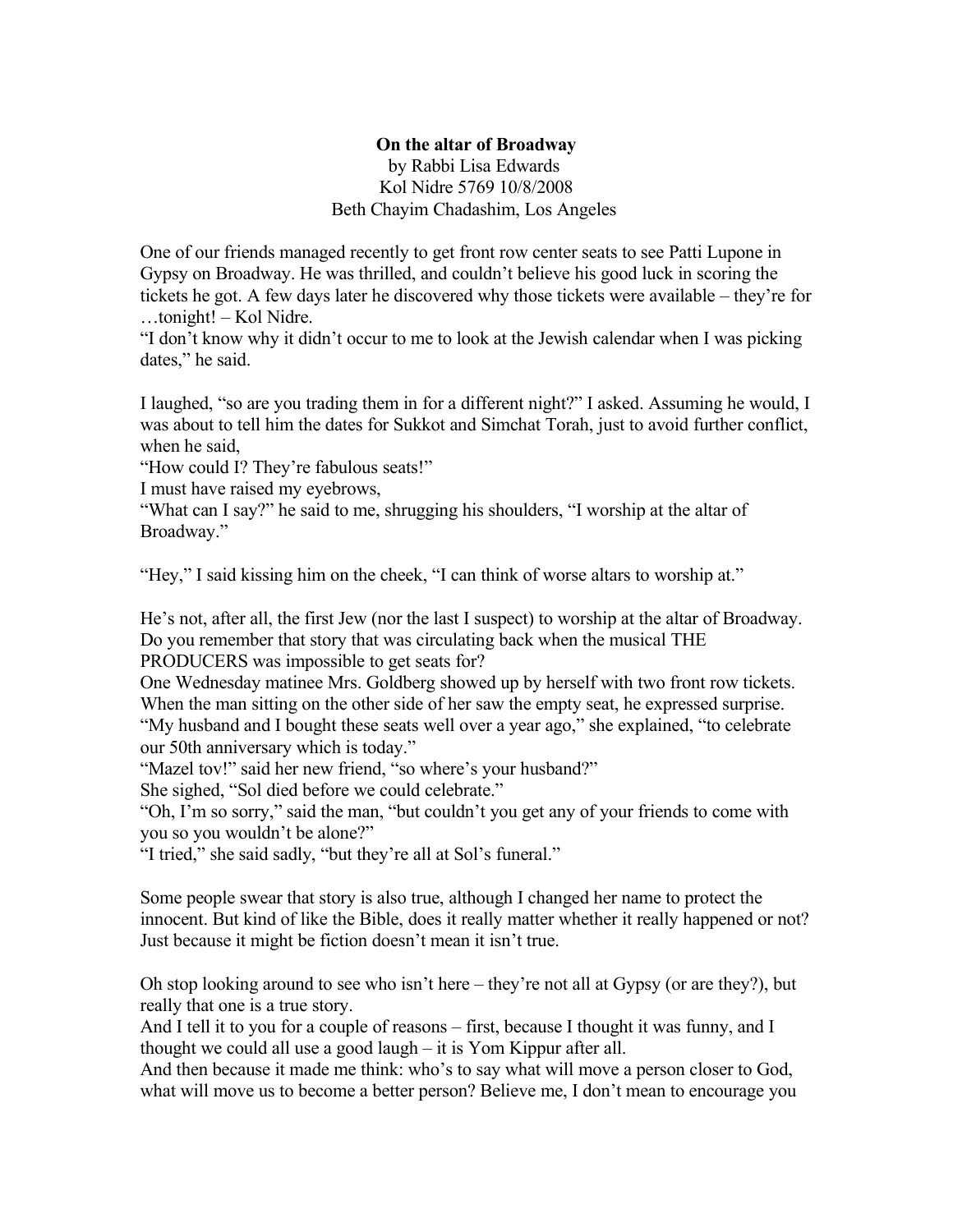not to attend Kol Nidre, and after hearing Juval, aren't you glad you did come here tonight? But do we always know what place we ought to be in at any given time? Or what place will get us to the next right place for us?

Nobody more than I wants this place and this service to be the right place for you tonight. [Well, okay maybe Brett does, and maybe Juval and Joe and Fran and the choir and Felicia and the Board of BCC and Josh who's making an appeal a little later tonight…don't you just feel so wanted right now?

But Yom Kippur in general and Kol Nidre in particular is such a tenuous time for so many of us. I spend so much time during the year compiling – not stories to tell you here – but gathering a sense of what people are facing in their lives – the good and the not so good – what people long for – again good and bad.

And even if you didn't talk to me, but I hope you will, we all read the papers and listen to NPR and listen to the debates and hear the icky new anti-same-sex marriage ads and check our accounts and go to the doctor (or don't do those things because we're afraid). We'd have to be living somewhere very far away from here not to know there are new waves and kinds of anxiety in our midst tonight and in the world.

So how do we help one another with that? How do we make this place and this time and these services and this community a kind of altar -not for us to worship them as if they were gods, but an altar – a sacred place – that you come to in order to find God? Jewish tradition has a rather mixed history on how to find God, where to find God. While there are clearly places in which our people met with God – at Mt. Moriah, at the burning bush, at Mt. Sinai, at the Temple in Jerusalem, to name but a few important ones, except for a relatively few Jews around today, we mostly don't obsess about those locations – even about knowing where they are let alone say, re-building a Temple in Jerusalem.

We could talk another time about who wants to build what where, or at least have access, or about what happened where and to whom, but for right now suffice it to say not a lot of Jewish energy is invested in trying to discern which mountain is Sinai, or in making pilgrimages there. In the Reform Torah commentary, for example, the map of the Sinai wilderness offers something like 8 different possible locations for Mt. Sinai – that vitally important place where God presented us – twice – with the 10 commandments written in stone.

And one answer to why Jews don't seek out these actual "sacred places" more seems to be because we worship God, not places. We don't want to turn a mountain into an object of worship.

Of course, that doesn't mean we don't want meaningful locations for worship and community, and creating beautiful places of prayer is part of what Jews do. We do that here in this sanctuary on the Days of Awe, and at our home at 6000 W. Pico Blvd. the rest of the year. And if all goes well with escrow, we'll be doing that soon to our new building at 6090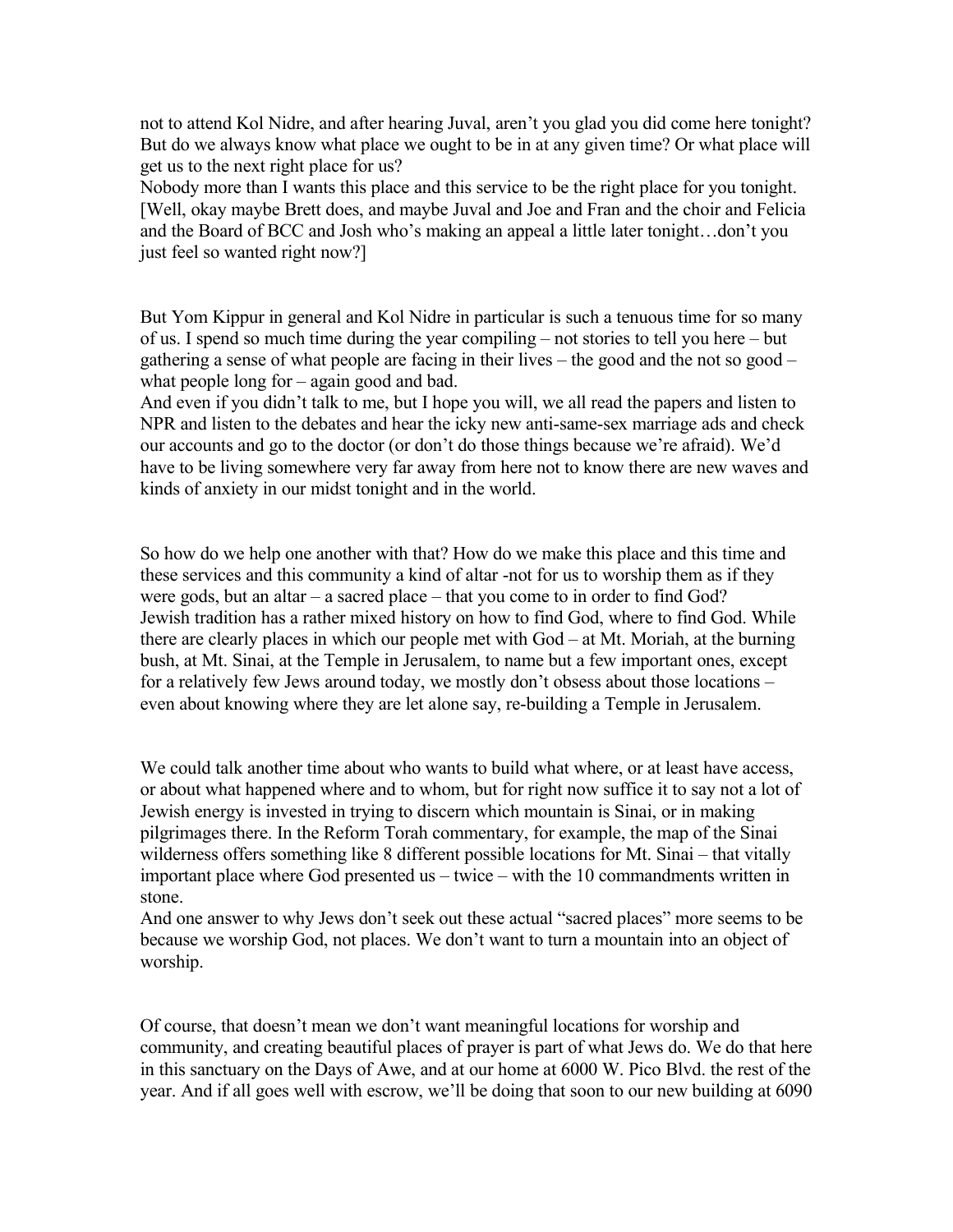W. Pico. These buildings may not have the history or the grandeur or the location of the Kotel or the Dome of the Rock, but neither do they have the difficulties that conflicting histories bring. Very few Jews in the world today truly seek the re-building of the Temple in Jerusalem. Instead, for many generations already Jews congregate in many small buildings that house not altars for sacrifice, but people gathering for prayer, for study, and to engage in tikkun olam – repair of the world. It will indeed be exciting to see what kind of lovely new home we'll create for ourselves, and how the architecture of it will inspire us in our prayer, our learning, the educating of our children, and the building of a better world.

Judaism also constructed what Abraham Joshua Heschel called "a sanctuary in time," structuring Shabbat and the Holy Days as though creating beautiful architectural works, but more permanent even than the most solid of physical structures. We need only note that Solomon's Temple no longer exists, but the holy days observed therein remain solid and powerful and help protect and provide shelter for the Jewish people. These Days of Awe, for example, are constructed as a full life lived in only 10 days. On Rosh Hashanah we talked about how the liturgy and symbolism of that day point toward conception and birth, including the shofar at times sounding like a woman in labor, followed by the cries of a newborn baby. Each Rosh Hashanah we are born full grown, as were Adam and Eve, and because we are doing tshuvah -- repairing our misdeeds, turning down the right path -- we live the week between Rosh Hashanah and Yom Kippur becoming the best possible people we can be. Then we arrive at tonight and tomorrow, when the symbolism changes from birth to death: we wear white like the angels, or a kittel – the same garment in which Jews are traditionally buried. Like dead people, we don't eat or drink or wash or make love or wear shoes – we focus all day on meeting our Maker and facing judgment. And at the end of the day tomorrow we'll hear one long blast from the shofar – the sound most like the birth cry of a baby – thus signaling that at the end of Yom Kippur we are re-born: once more pure and innocent, at least until we walk out into the world again.

Perhaps in part to move us away from fanaticism about the worship of place, the midrash and Talmud centuries ago adopted the Hebrew noun hamakom – meaning, the place – into one of the names for God. Psalm 90, the only psalm whose authorship is attributed to Moses, begins with a synonym for hamakom –

Mavon – N/[m Adonai, You have been our dwelling place in all generations Adonai mavon atah hayita lanu b'dor va-dor [Psalm 90:1]. In the Torah story Jews read every year on second day Rosh Hashanah [Genesis 22] Abraham, on the third day of walking toward Mt. Moriah, watching for God to show him where to offer Isaac as a sacrifice, lifts his eyes and, says the Torah, "sees the place from afar," va-yar et ha-makom mei-rakhok [22:4], instead of "the place," midrash reads, Abraham saw God from afar. We're left to wonder: does God seem distant because of the fearsome assignment to sacrifice Isaac, or does Abraham, seeing God even if from afar, perhaps feel encouraged and thus keep walking toward the Holy One?

At BCC we're most familiar with hamakom as a name for God in the verse Jews use to welcome mourners into the congregation: Hamakom yinakhem etkhem… Hamakom - may the Source of Life comfort you, we say in our translation, but more literally, May THE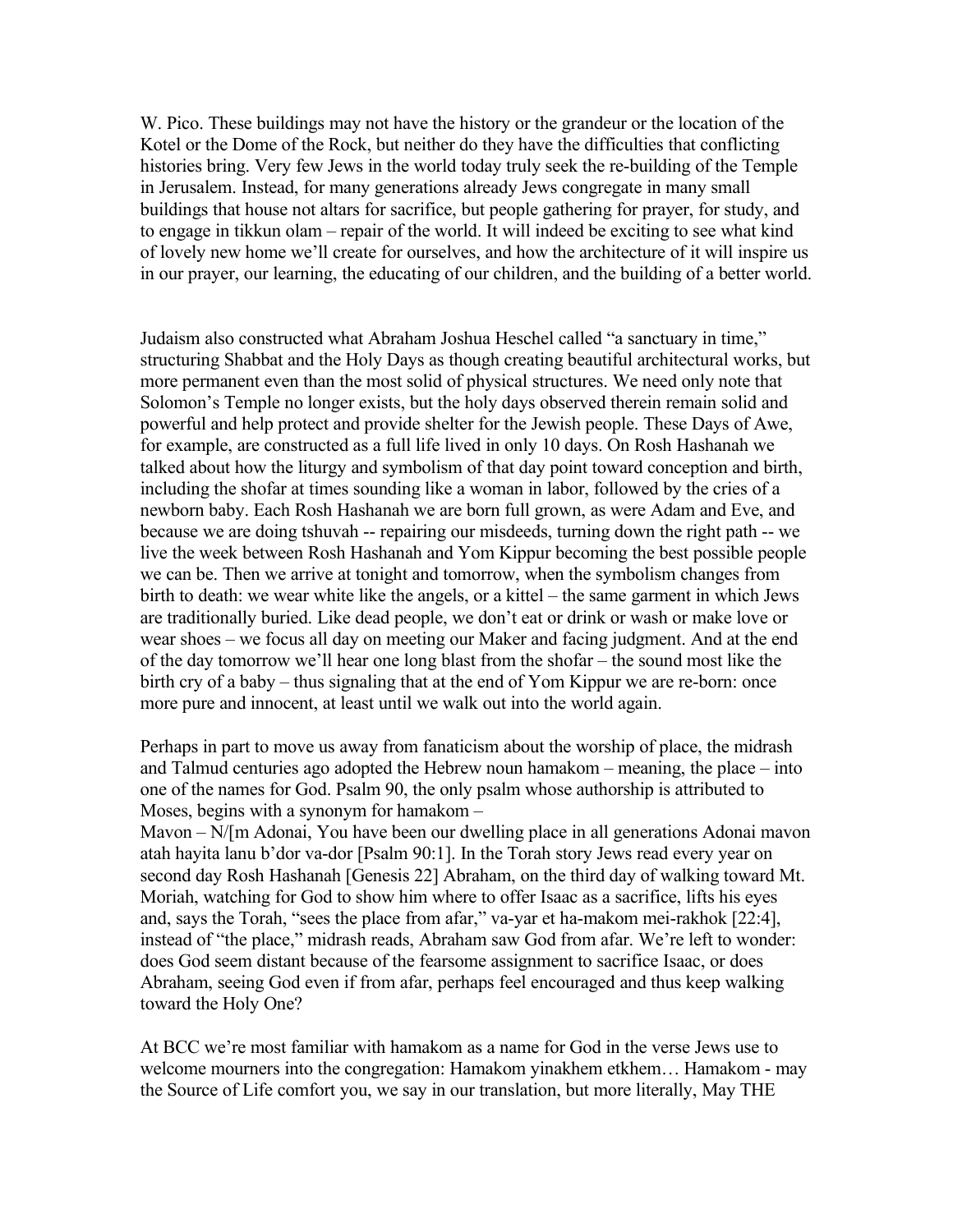PLACE comfort you. Does it seem odd to use that name for God when comforting a mourner? Why not El rachum v'chanun – the Compassionate One, the Comforter?

Can you find, for a moment right now, the feeling you've had when someone close to you died or broke up with you and left, or maybe just moved away? Or if you yourself have encountered a life threatening situation? Or the way you're feeling as you grow older, many friends die, and your life constricts, or the way you feel when you hear the economic reports lately and worry about your financial obligations and your financial security, or the security of your parents or children or friends or fellow congregants. In such unsettling circumstances, we can feel as if we're losing our place in the world. I hear it from so many of you. It's easy to become confused – who am I? where do I belong now? Where is the source of our strength now? When we lose our moorings – people who know us well, or who knew us when, or when we lose our health or our wealth, or our strength, or our security -- our identity can be up for grabs, and we seem to float unanchored through space. Someone described it recently as feeling like he's living someone else's life. This can't be happening to me.

In these times of free fall, when we pray to God, looking to become anchored again, if the name for God we use is Hamakom – the place – perhaps it could help us begin to feel a foundation starting to form under us again. When Moses, having shattered the first set of tablets, comes up on Mt. Sinai for the second time. Could you imagine a shakier time than that one for Moses or the people waiting down below? Perhaps even verging on panic, Moses begs God to say more, to reveal more, hareini na et k'vodecha – show me PLEASE - Your glory (your essence) [33:18]. What a big change from the Moses who met God at the burning bush and hid his face, "afraid of looking at God." And God replies immediately (a bit cryptically) but comfortingly too, "I shall have all my good pass before you…" [33:19]

And then God says, "Behold there is a place with me Hineh makom iti yTiai  $\mu$ /qm; hNEhi [Exodus 33:21] and God invites Moses to stand on a rock, saying, "And I will place you in a cleft in the rock and shield you with my hand." In that safe place on the mountain Moses gained a more certain knowledge of God, and with it the strength and the confidence to continue the journey with his people.

If "God is our dwelling place," as the psalm [90] says, this image of standing in the cleft of a rock shielded by God's hand might bring us also to a renewed sense of strength and comfort and confidence and knowledge of God. Slowly you might come to know your place again: protected by the hand of God as you stand in this safe cranny of a mountain. Take a moment to picture yourself there, in that place with God. Hineh makom iti yTiai  $\mu$ /qm; hNEhi [Exodus 33:21] Here is a place beside Me.

Do you know the story of the movie, "The Jazz Singer"? The 1927 version was one of the very first movies with sound. Starring Al Jolson as Jakie Rabinowitz, who changes his name to Jack Robin, and chooses not to become the 6th generation of cantor in his family, becoming instead a jazz singer and a stage actor. Toward the end of the film, his father, the Cantor, takes ill, and Jack must decide whether to miss his Broadway debut and return home to sing Kol Nidre for the congregation he grew up in. He does --- but only that once,